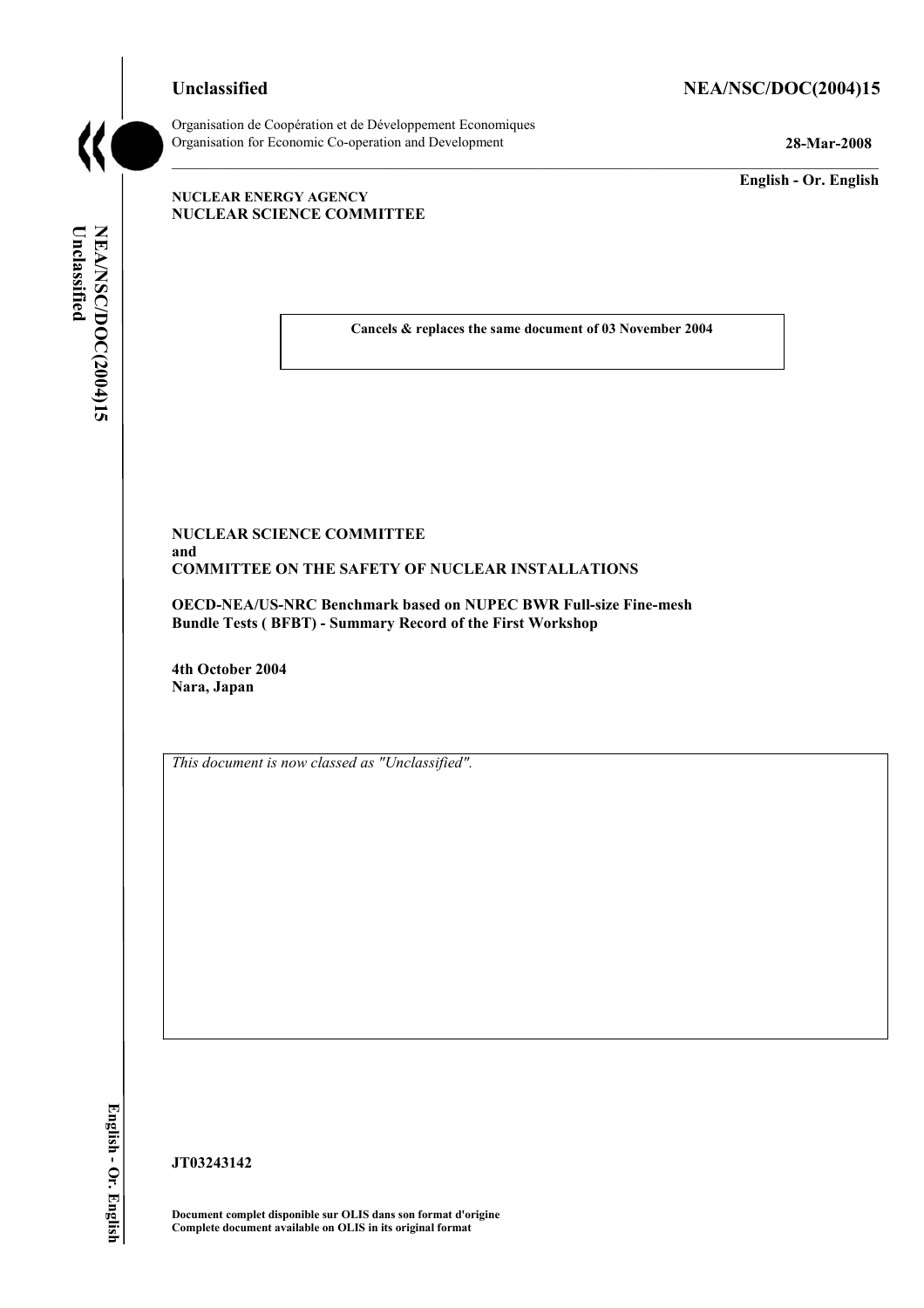## NUCLEAR SCIENCE COMMITTEE and COMMITTEE ON THE SAFETY OF NUCLEAR INSTALLATIONS

## **OECD-NEA/US-NRC Benchmark based on NUPEC BWR**  Full-size Fine-mesh Bundle Tests (BFBT) – First Workshop **(BFBT-1)**

4th October 2004 Nara, Japan

Hosted by

Japan Nuclear Energy Safety Organization (JNES), Japan

## **SUMMARY RECORD**

#### **Content:**

- Background and Purpose of the Benchmark Workshop
- Opening Session Introduction and Welcome
- Session  $1 -$  Phase 1: Void Distribution Benchmark
- Session  $2$  Phase 2: Critical Power Benchmark
- Closing Session Conclusions and Recommendations
- Annex 1: Workshop Programme
- Annex 2: BFBT1 Workshop Participants
- Annex 3: Participants in BFBT1 Benchmark and codes

#### **Background and Purpose of the BFBT Benchmark**

In the past decade, a large amount of effort has been made toward the direct simulation of the boiling transition (BT) for BWR fuel bundles. The most advanced sub-channel codes explicitly take into account droplet along with liquid and vapor. They predict the dry-out process as disappearance of the liquid film on the fuel rod surface without employing any semi-empirical correlations. Through a series of benchmark comparisons with full length/scale bundle data, it was verified that the codes are reliable in predicting the critical power of the conventional BWR fuel types. However, these sub-channel codes are not yet utilized in new fuel design. Adequacy of fuel lattice geometries, spacer configurations, etc., is still confirmed mainly by costly experiments using partial- and full-scale mock-ups. The main reason for this situation is a shortage of high resolution and full-scale experimental databases under actual operating conditions.

The detailed void distribution inside the fuel bundle has been regarded as one of the important factors in the boiling transition in BWRs. With regard to the sub-channel wise void distribution, it is clear that the cross flow across the sub-channel gap dominates void distributions. Most of the well-known subchannel codes still employ the classical Lahey's Void Drift Model or its modified models. Although there have been substantial efforts to establish a sound theoretical background of detailed void distributions, the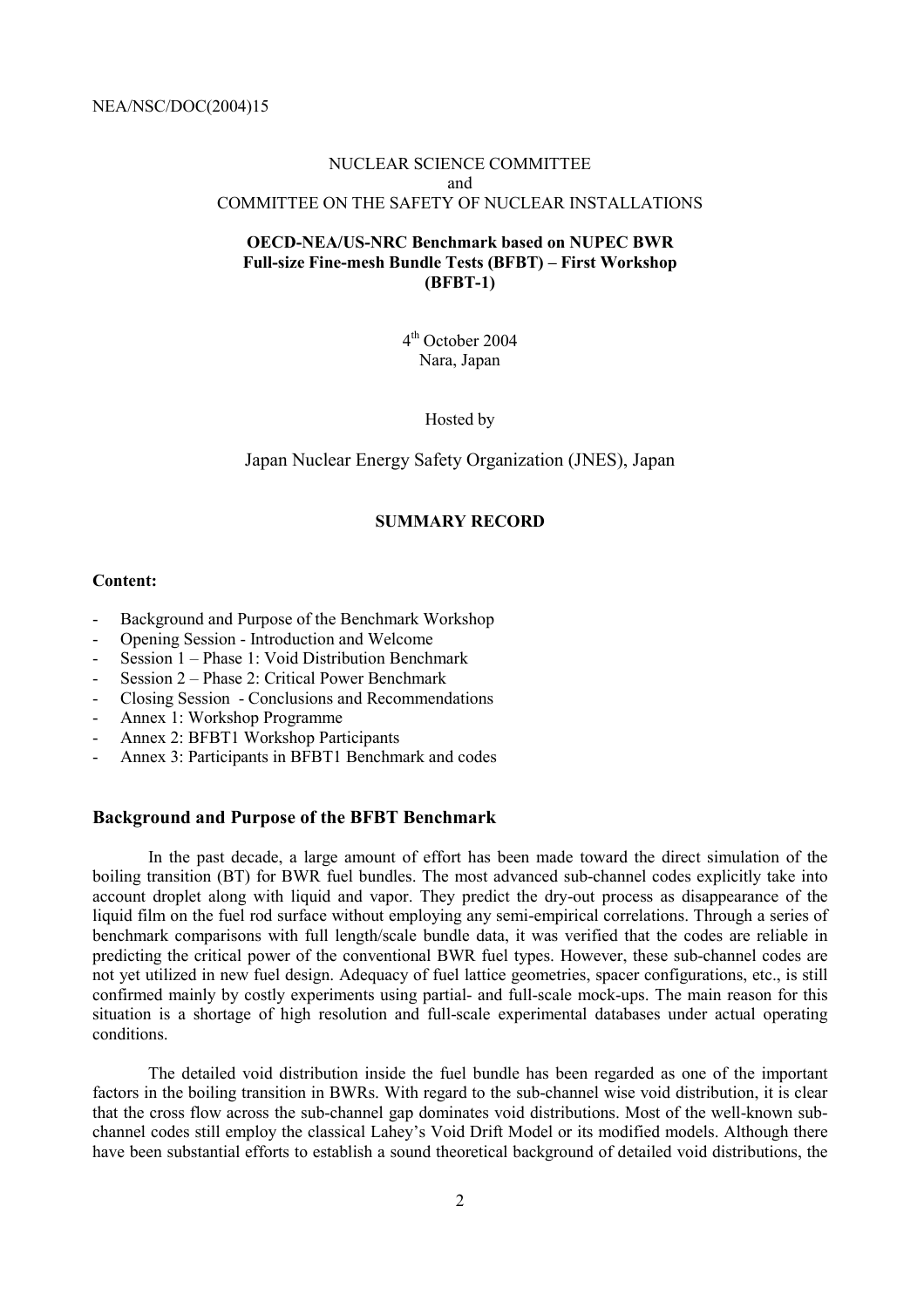numerical models that are verified in a wide range of geometrical and thermal-hydraulic conditions are not yet available. In this sense, this subject still remains the major unsolved problem in the two-phase flow of BWR fuel bundles. The main reason for this lack of resolution is the lack of reliable full bundle databases under operating conditions. Up to now, only partial bundle  $(3 \times 3 \text{ or } 4 \times 4)$  test data under relatively low pressure  $(\approx 1 \text{ MPa})$  conditions have been made available.

It was during the 4<sup>th</sup> OECD/NRC BWR TT Benchmark Workshop on 6 October 2002 in Seoul, Korea, that the need to refine models for best-estimate calculations based on good-quality experimental data was discussed. The needs arising in this respect should not be limited to currently available macroscopic approaches but should be extended to next-generation approaches that focus on more microscopic processes. It is suggested that this international benchmark be based on data made available from the NUPEC (Nuclear Power Engineering Corporation) database. From 1987 to 1995, NUPEC performed a series of void measurement tests using full-size mock-up tests for both BWRs and PWRs. Based on state-of-the-art computer tomography (CT) technology, the void distribution was visualized at the mesh size smaller than the sub-channel under actual plant conditions. NUPEC also performed steadystate and transient critical power test series based on the equivalent full-size mock-ups. Considering the reliability not only of the measured data, but also other relevant parameters such as the system pressure, inlet sub-cooling and rod surface temperature, these test series supplied the first substantial database for the development of truly mechanistic and consistent models for void distribution and boiling transition.

This international benchmark, based on the NUPEC database, encourages advancement in this uninvestigated field of two-phase flow theory with very important relevance to the nuclear reactor's safety margins evaluation. Considering the immaturity of the theoretical approach, the benchmark specification is being designed so that it systematically assesses and compares the participants' numerical models on the prediction of detailed void distributions and critical powers. Furthermore, the following points are kept in mind while the benchmark specification is being established:

• As concerns the numerical model of void distributions, no sound theoretical approach that can be applied to a wide range of geometrical and operating conditions has been developed.

• In the past decade, experimental and computational technologies have improved tremendously through the study of the two-phase flow structure. Over the next decade, it can be expected that mechanistic approaches will be more widely applied to the complicated two-phase fluid phenomena inside fuel bundles.

• The development of truly mechanistic models for critical power prediction is currently underway. These models must include elementary processes such as void distributions, droplet deposit, liquid film entrainment, etc.

The first workshop of the OECD/NRC Benchmark based on NUPEC BWR Full-size Fine-mesh Bundle Tests (BFBT) was held on  $4<sup>th</sup>$  October 2004. The workshop was hosted by the Japan Nuclear Energy Safety (JNES) Organization. The BFBT Benchmark is sponsored by the US Nuclear Regulatory Commission (NRC), the OECD, and the Nuclear Engineering Program (NEP) of the Pennsylvania State University. The experimental data was produced during a measurement campaign by the NUPEC, Japan, and sponsored by the Japan Ministry of Economy, Trade and Industry (METI).

The BFBT benchmark consists of two parts (phases), each part consisting of different exercises:

- Phase  $1 -$  Void Distribution Benchmark
	- Exercise  $1 Steadv-state sub-channel grade benchmark$ Exercise  $2 -$  Steady-state microscopic grade benchmark Exercise  $3 -$ Transient macroscopic grade benchmark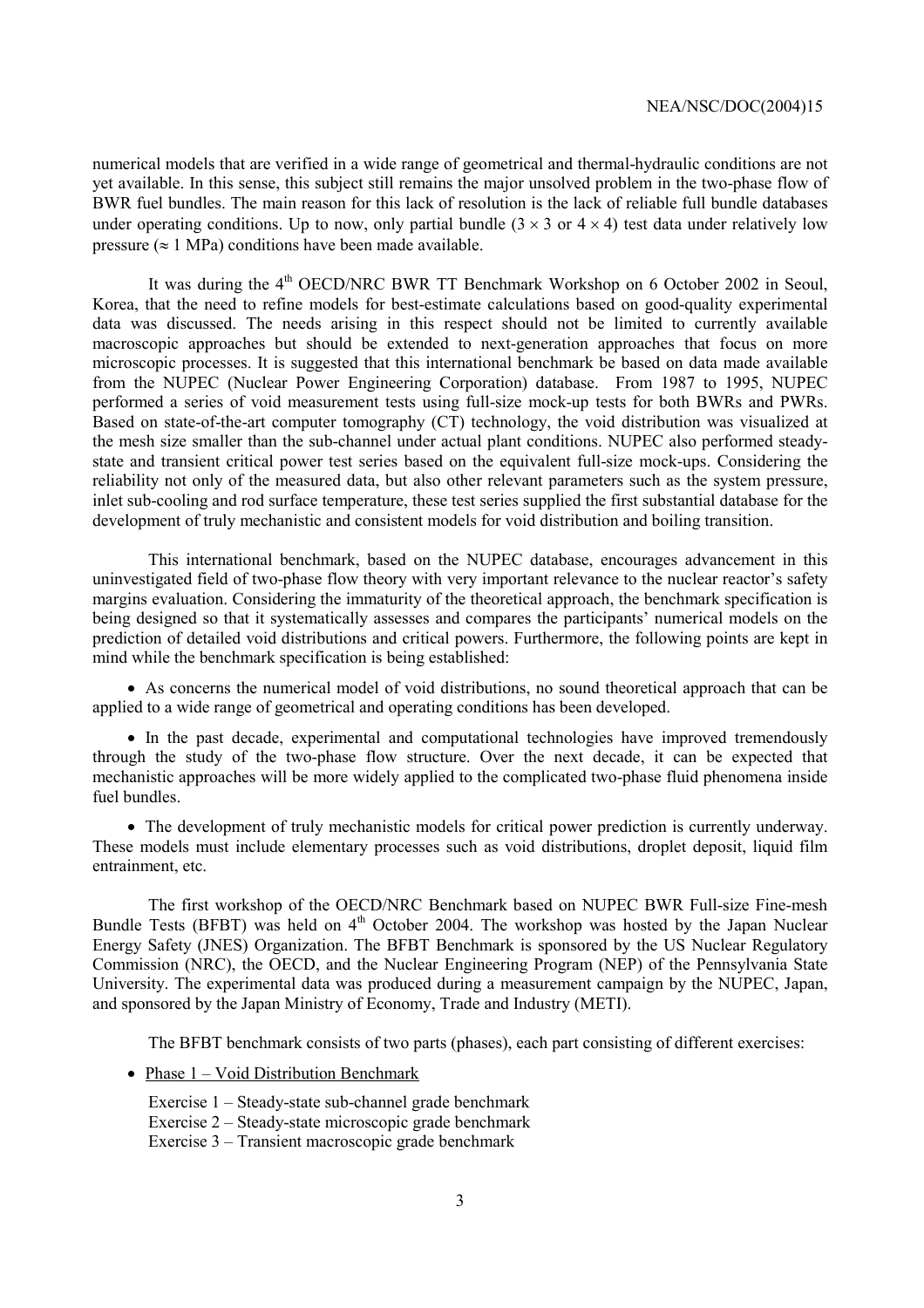• Phase  $2$  – Critical Power Benchmark

Exercise 1 -Steady-state benchmark Exercise  $2 -$ Transient benchmark

It should be recognized that the purpose of this benchmark is not only the comparison of currently available macroscopic approaches but above-all the encouragement to develop novel next-generation approaches that focus on more microscopic processes. Thus, the benchmark problem includes both macroscopic and microscopic measurement data. In this context, the sub-channel grade void fraction data are regarded as the macroscopic data and the digitized computer graphic images are the microscopic data.

The international benchmark team is organised based on collaboration between Japan and the USA as shown.



#### **Opening Session: Introduction and Welcome**, *Chair K. Ivanov*

The meeting was opened by Prof. Kostadin Ivanov, Pennsylvania State University. The President of the hosting organization - Japan Nuclear Energy Safety Organization (JNES), Prof. Hideki Nariai, welcomed the participants and wished them to engage on and enjoy this benchmark to a successful completion. Dr. Enrico Sartori welcomed the participants on behalf of the OECD/NEA Secretariat and thanked in particular the local organizers for their hospitality. Dr. Sartori discussed the organization of the benchmark activities and introduced the benchmark team.

The meeting was attended by 30 participants representing 19 organisations, from 8 countries (see Annex I). The agenda was approved with minor adjustments (see Annex II). The list of those persons who expressed interest and the intention to participate in this benchmark, as well as the codes they intend to use in the benchmark study is given in Annex III.

Dr. Sartori summarised the activities of the Nuclear Science Committee in the area of coupled neutronics/thermal-hydraulics and transients involving the coupling of core and the plant. Several of these were successfully completed, others are in progress. The activities are now moving towards refined modelling involving CFD. In particular the BFBT benchmark is a challenging one, but will contribute to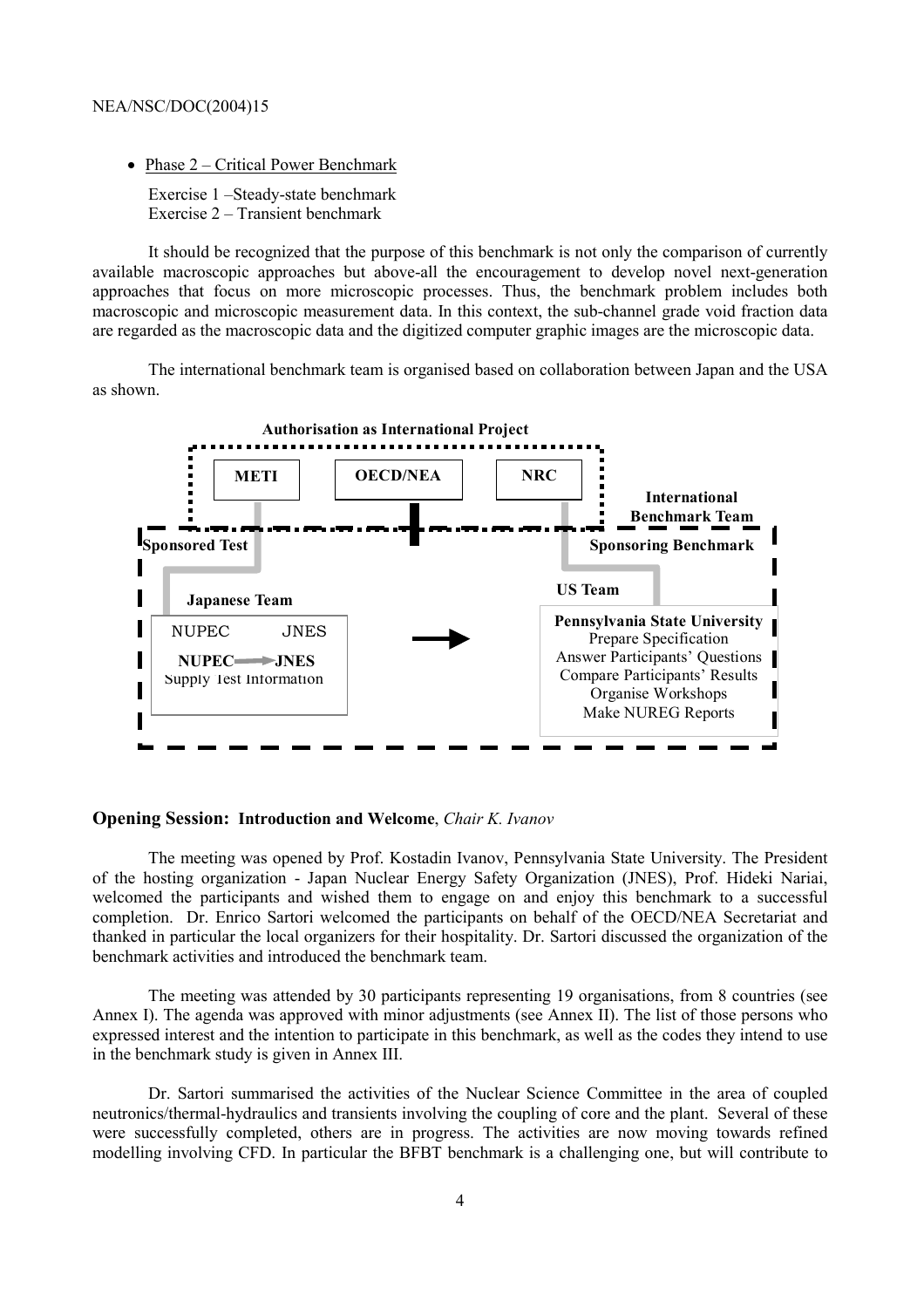the advancement of refined modelling. Refined modelling is needed as simplified, conservative approaches are not conservative in all cases as certain benchmark studies have demonstrated.

#### **Session 1: Void Distribution Benchmark**, *Chair A. Hotta*

Phase 1, Void Distribution benchmark, of the BFBT benchmark was discussed. Dr. Hideaki Utsuno (JNES) presented the specification of Phase 1, Exercises 1, 2 and 3. The presentation was followed by a discussion on the experimental data available to the participants.

One of the issues discussed at length was the dimensions of the spacer grids and ferrules. In the specification detailed graphs on a correct scale are provided. The exact dimensions not being made available by the vendor, it was agreed to make an estimate based on the graphs and overall dimensions given with an estimation of the uncertainty. This should be a guide to participants, but these are encouraged to carry out some sensitivity analysis concerning these dimensions. It is believed that this would provide further insight into detailed modelling of two-phase flow in bundles.

Also the definition of microscopic and macroscopic for this benchmark was discussed. Microscopic is to be interpreted in the sense of the CFD framework.

In his presentation, "Predictions of the Phase Distribution in a Nuclear Fuel Bundle using MATRA, MARS (COBRA-TF) and CFX", Dr. W. In discussed the experience of the Korea Atomic Energy Research Institute (KAERI) in two-phase flow phenomena modelling.

The presentations were followed by a discussion that identified the following issues:

- ! In the specification, only bundle average spacer pressure loss coefficients are provided. In order to define local (subchannel) loss coefficients more comprehensive information (grid thickness or grid blockage area) is required.
- ! The turbulent mixing coefficient will be independently modelled by participants.
- ! In addition to the exit void fraction distribution data, local (line averaged) measurement of the void fraction at different elevations is to be provided to each participant.
- " Two transient cases turbine trip without bypass and re-circulation pump trip will be included as cases for Exercise 3 of Phase 1.
- ! The full set of test cases, defined in the test matrix in the document of JNES-04N-0015, including those non chosen as exercise cases, will be distributed to the participants.
- ! Participants will clarify the information they require for their analysis including detailed dimensions. The benchmark team will check the current confidential data against data that can be extracted from the drawings.
- ! Each participant will categorize their code system into one of the following groups:
	- 1) Subchannel code
	- 2) CFD

 Continuous Fluid Dynamics Interface Tracking Method Particle Method Others ()

- 3) Combined CFD and subchannel (for what purpose CFD modules are applied)
- 4) Other approaches (ex. 1-D Averaged, etc.).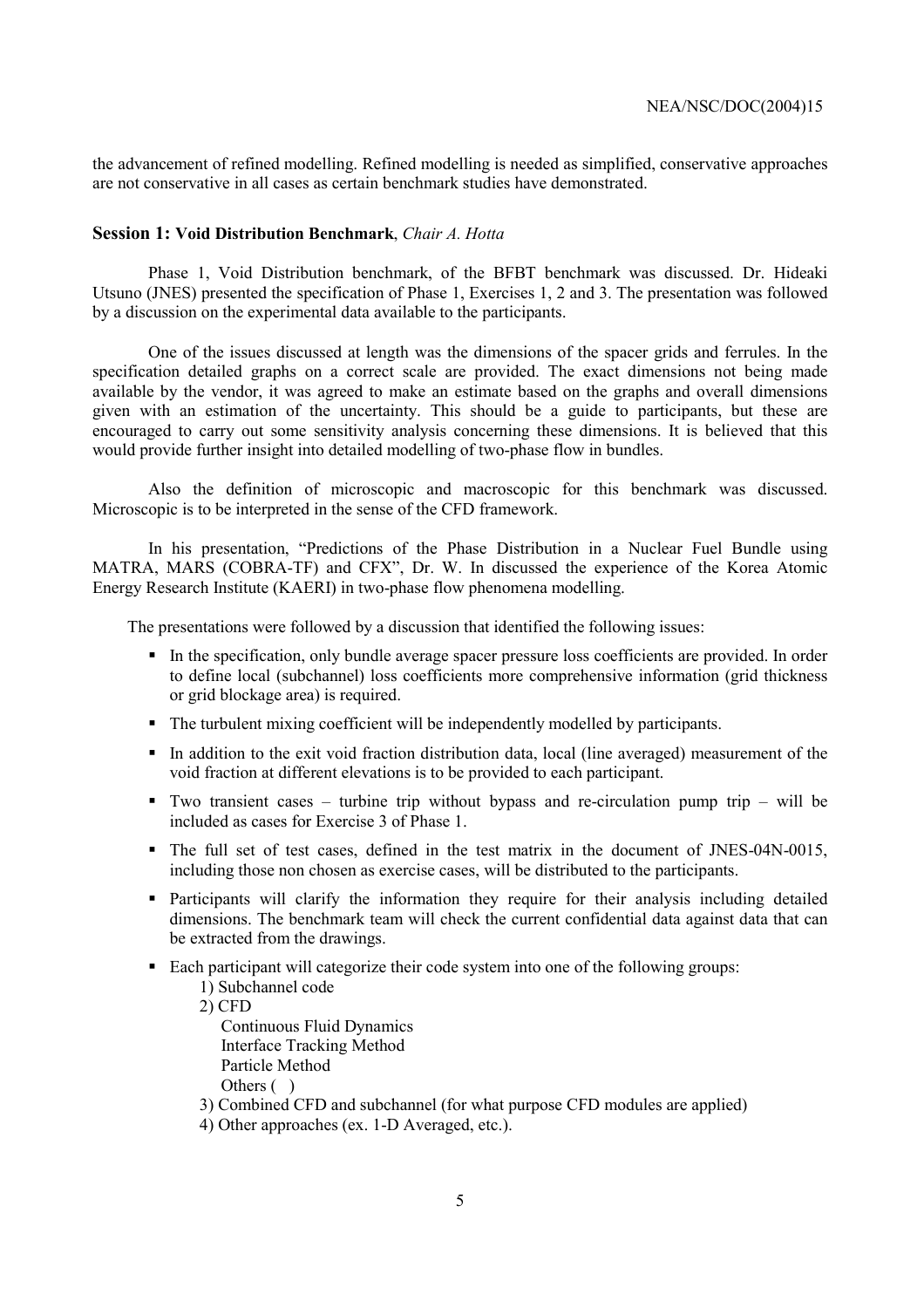## **Session 2: Critical Power Benchmark**, *Chair A. Hotta*

Dr. Utsuno presented the specification of Phase 2, Critical Power benchmark, Exercises 1 and 2. In the follow-up discussion the issues listed below were clarified:

- ! Each participant will decide to use either a one-dimensional approach or a subchannel approach.
- ! The given two-phase pressure drop data are at steady state conditions.
- ! Data for the pressure drop along with a Reynolds number (Re) will be provided for the singlephase cases and spacer loss coefficient could be evaluated. Data for two-phase cases are available without a Reynolds number.
- ! No heat losses could be assumed the measurements were performed at adiabatic conditions.
- ! The given axial power profile is discretised in 24 axial nodes.
- ! Fluid velocity and temperature distributions for each phase are not available.
- ! During the measurements, the transients were started after a steady state condition was reached. The codes' simulations should follow the same sequence.
- ! Time constant for the heater can be determined based on the heater rod geometry and property, since the thermo-couples are located on the rod surface.
- ! Participant will use their own steam-water properties table. It was mentioned that use of different tables could cause errors in low pressure regions.
- ! The exit quality (thermo-dynamic quality) was calculated based on a thermal balance, not measured. Void fraction was directly measured. Perhaps, it is more appropriate to compare not only measured-to-predicted exit void fraction but also code-to-code exit quality.
- ! Participants have to clarify the needs of their constitutive equations, hydraulic diameter or spacer grid details.
- ! Microscopic void distribution data is available only for the steady state cases. During the transients only line averaged void fractions was measured.

#### **Closing Session: Conclusions and Recommendations**, *Chair: E. Sartori*

JNES has released the full set of BFBT bundle data to the OECD Nuclear Energy Agency for distribution to participants in the benchmark. It consists of 392 cases for steady state void distributions and 151 critical power distribution cases. Participants, before receiving the data and the descriptive information of the BFBT tests have to agree to the following "Conditions for Release, Rules and Restrictions Applying to the Use of the Information":

- ! The data and information remain the property of the Japan Nuclear Safety Organization (JNES)
- ! The data and information is exclusively released to participants in the OECD/NRC BFBT Benchmark Study
- ! Recipients of the data will use it exclusively for model and code improvements in the two-phase flow area and agree to provide in return details of the methods and models used in the interpretation / simulation of the experiments, including results of sensitivity analysis.
- ! Recipients agree not to make copies of the information and not to further distribute or sell it to third parties
- ! Recipients agree to provide feedback on deficiencies or errors they may find in the data.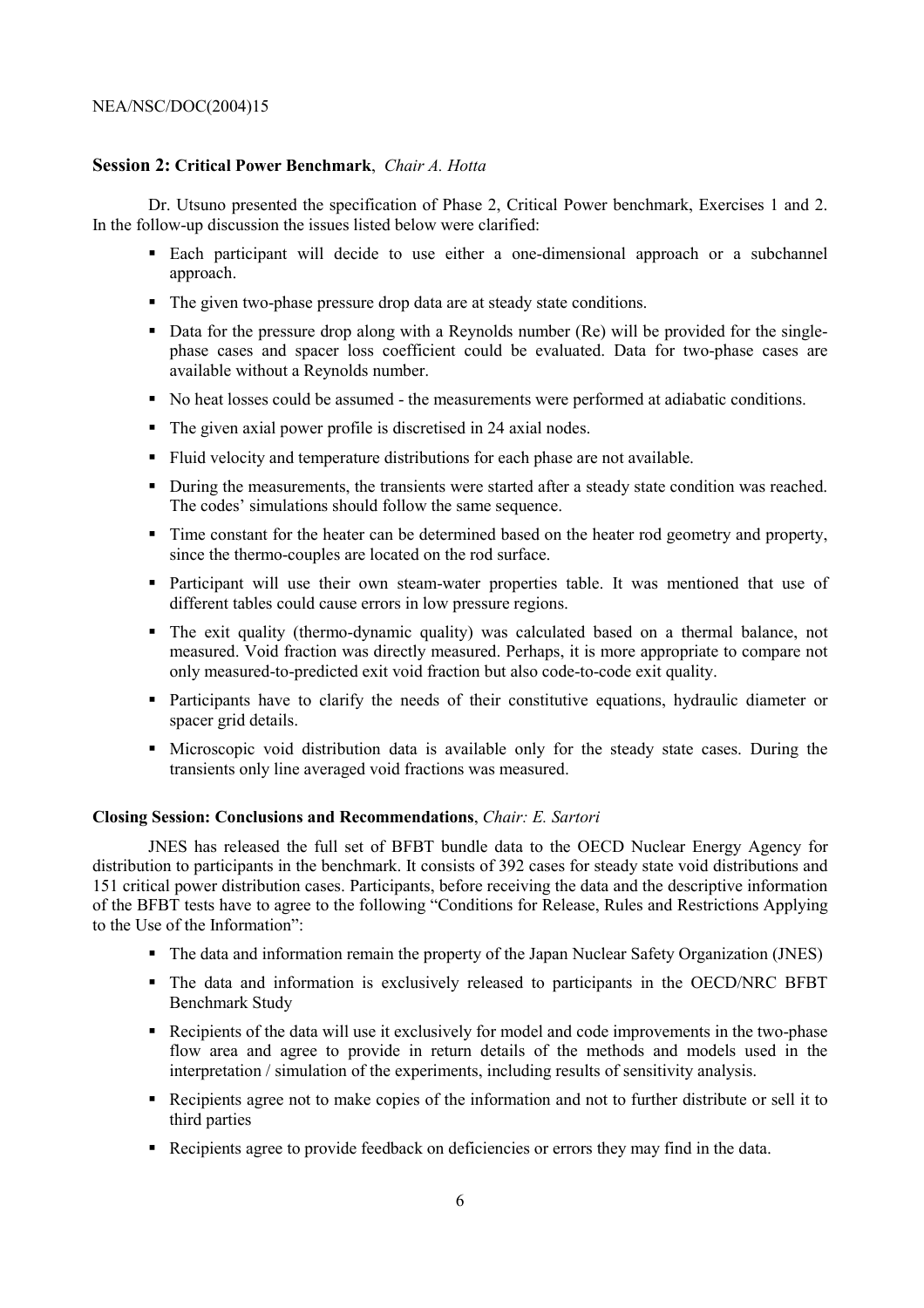! Recipients agree to inform the benchmark organizers before publishing any study results for which the BFBT benchmark data have been used

Dr. Sartori, on behalf of the OECD NEA thanked the President of JNES and his staff for making such a comprehensive and valuable set of data available to the international community and for the large amount of work and competence they have invested to make the release possible.

This benchmark with its large set of good quality and very detailed data will substantially contribute to refining models for best estimate calculations for two-phase flow analyses.

Prof. Ivanov initiated a discussion about the BFBT benchmark schedule, actions to be carried out to achieve progress and the next workshop. As a result, the following BFBT schedule and list of actions were accepted by the workshop participants:

| <b>Action</b>                                                 | <b>Deadline</b>   | Who                   |
|---------------------------------------------------------------|-------------------|-----------------------|
| Update Cases in Specification as discussed at BFBT1           | 20 October 2004   | Dr. H. Utsuno (JNES)  |
| Prepare summary record of the workshop                        | 31 October 2004   | Penn State, JNES and  |
|                                                               |                   | <b>OECD/NEA</b>       |
| Prepare CD-ROM with papers distributed at the 1 <sup>st</sup> | 31 October 2004   | <b>OECD/NEA</b>       |
| workshop                                                      |                   |                       |
| Scan Spacer grids and ferrules and propose                    | 20 December 2004  | Penn State and JNES   |
| dimensions with range of uncertainty for uniform use          |                   |                       |
| by participants and for sensitivity analysis                  |                   |                       |
| Finalize the benchmark specifications taking account          | 20 December 2004  | Penn State and JNES   |
| of the discussion with participants in BFBT-1                 |                   |                       |
| Arrange for the distribution of the BFBT database to          | 20 December 2004  | <b>OECD/NEA</b>       |
| participants having agreed to conditions, rules and           |                   |                       |
| restrictions in the use of the data                           |                   |                       |
| Set up benchmark e-mail server, web-site and ftp site         | 20 December 2004  | OECD/NEA, Penn        |
|                                                               |                   | <b>State and JNES</b> |
| Submit results for Exercises 1 of Phase 1 and Phase 2         | 30 April 2005     | Participants          |
| including spacer-grid dimensions sensitivity analysis         |                   |                       |
| Organise Second Benchmark Workshop - BFBT-2 -                 | 27-29 June        | Penn State and        |
| Discussing the results of First Exercises of Phases 1         | 2005, Penn State, | <b>OECD/NEA</b>       |
| and 2, and the modelling issues of Exercise 2 of              | <b>USA</b>        |                       |
| Phase 1.                                                      |                   |                       |

#### **Proceedings of the Workshop**

Participants will receive with these proceedings a CD-ROM containing all papers discussed at the meetings.

#### **Next workshop**

PSU offered to host the  $2^{nd}$  workshop from 27-29 June 2005. It was agreed that the  $3^{rd}$  workshop should be held in Europe.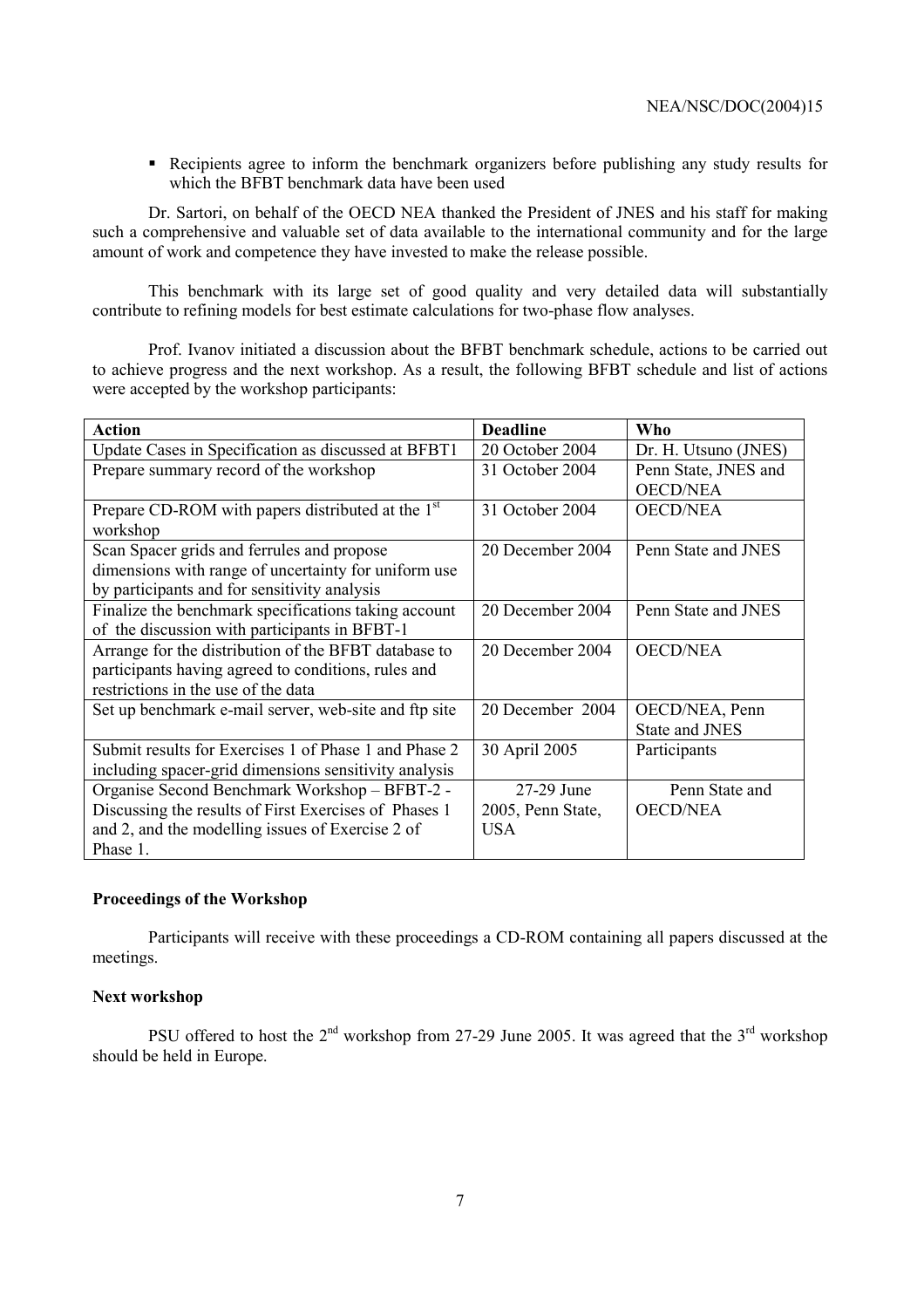## Annex I

## **BFBT1 (First OECD/NRC BWR BFBT Workshop, Nara, 4 October 2004)**

## **List of Participants**

 $\mathcal{L}_\text{max}$ 

| <b>FRANCE</b>                                                                                                                                                                                                            |                                                                                        |  |
|--------------------------------------------------------------------------------------------------------------------------------------------------------------------------------------------------------------------------|----------------------------------------------------------------------------------------|--|
| VALETTE, Michel<br>CEA-Grenoble<br>SSTH/LMDL<br>17 avenue des Martyrs<br>38054 GRENOBLE CEDEX 9                                                                                                                          | Tel: +33 4 38 78 55 37<br>Fax: +33 4 38 78 51 95<br>Eml: michel.valette@cea.fr         |  |
| <b>GERMANY</b>                                                                                                                                                                                                           |                                                                                        |  |
| GRAF, Udo<br>Gesellschaft fuer Anlagen-<br>und Reaktorsicherheit (GRS) mbH<br>Forschungsgelaende<br>D-85748 GARCHING                                                                                                     | Tel: +49 (89) 32004 395<br>Fax: +49 (89) 32004 599<br>Eml: gra@grs.de                  |  |
| KOLEV, Nikolay Ivanov<br>Dept Manager Multi-phase Flow<br>FRAMATOME ANP GmbH<br>NGPS1<br>P.O. Box 3220<br>D-91058 ERLANGEN                                                                                               | Tel: +49 9131 18 6340<br>Fax: +49 9131 18 4345<br>Eml: nikolay.kolev@framatome-anp.com |  |
| <b>ITALY</b>                                                                                                                                                                                                             |                                                                                        |  |
| PETRUZZI, Alessandro<br>Nuclear Engineering Programme<br>The Pennsylvania State University<br>334 Reber Building<br>University Park PA 16802, USA                                                                        | Tel: +1 814 863 3926<br>Fax: +1 814 865 8499<br>Eml: axp46@psu.edu                     |  |
| <b>JAPAN</b>                                                                                                                                                                                                             |                                                                                        |  |
| AKIMOTO, Hajime<br>Research Group for Thermal<br>and Fluid Engineering,<br>Japan Atomic Energy Research Institute,<br>Tokai-mura, Ibaraki-ken, 319-1195                                                                  | Tel: +81 29-282-5097<br>Fax: +81 29-282-6427<br>Eml: akimoto@hflwing.tokai.jaeri.go.jp |  |
| HOTTA, Akitoshi<br>In-Core Management Systems Dept.<br>TEPCO System Corporation<br>Shibusawa City Place Bldg.<br>2-37-28, Eidai,<br>Koto-ku, Tokyo                                                                       | Tel: +81 (3) 4586 6742<br>Fax: +81 (3) 4586 1190<br>Eml: hotta-akitoshi@tepsys.co.jp   |  |
| KAKINOKI, Shunpei<br>Nuclear Fuel Industries, Ltd.<br>Kumatori Works<br>950 Asashiro-Nishi 1-chome Kumatori-cho<br>Sennan-gun, Osaka 590-0481                                                                            | Tel: +81 29 287 8236<br>Fax: +81 29 287 8222<br>Eml: kakinoki@nfi.co.jp                |  |
| KASAHARA, Fumio<br>Nuclear Power Facility Safety Analysis<br>Safety Analysis & Evaluation Division<br>Japan Nuclear Energy Safety Organization<br>Kamiya-cho MT Bldg. 12F, 4-3-20, Toranomo<br>Minato-ku, Tokyo 105-0001 | Tel: +81 (3) 4511 1530<br>Fax: $+81$ (3) 4511 1597<br>Eml: kasahara-fumio@jnes.go.jp   |  |
| MASHIKO, Hiroyuki<br>Nuclear Fuel Industries, Ltd.<br>$3135 - 41$ , Muramatsu,<br>Tokai-mura Naka-gun,<br>Ibaraki, 319-1196                                                                                              | Tel: +81 29 287 8236<br>Fax: +81 29 287 8222<br>Eml: mashiko@nfi.co.jp                 |  |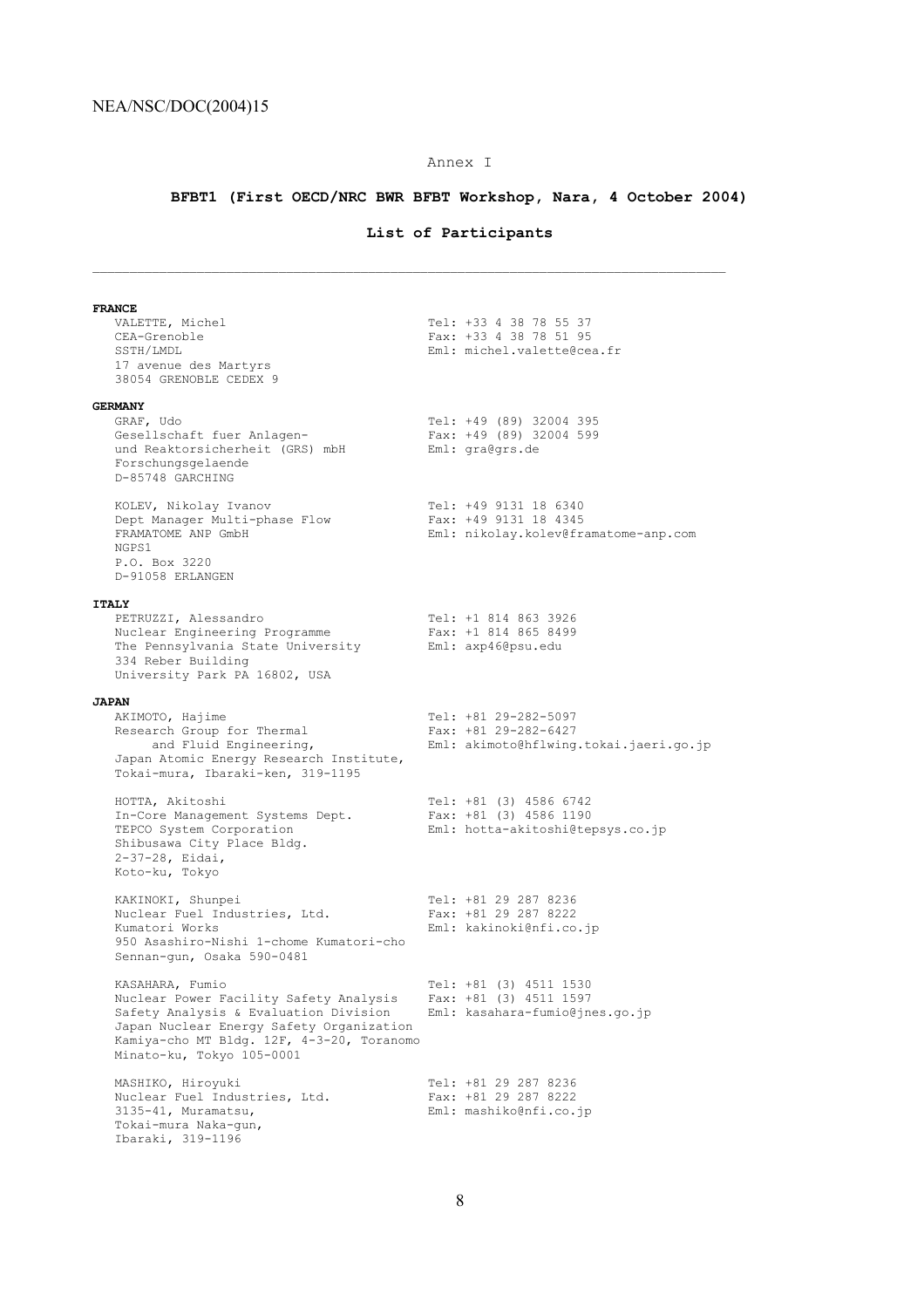MASUHARA, Yasuhiro Tel: +81 3 4511 1534 Japan Nuclear Energy Safety Organization Fax: +81 3 4511 1597 (JNES) Eml: masuhara-yasuhiro@jnes.go.jp Safety Analysis and Evaluation Div. Kamiya-cho, MT bldg. 4-3-20, Toranomon, Minato-ku, Minato-ku, Tokyo 105-0001 MATSUURA, Keizo Tel: +81 724-52-7241 Thermal Hydraulic and Safety Analysis Fax: +81 724-52-7244 Fuel Engineering and Development Dep. Eml: matsuura@nfi.co.jp Kumatori Works Nuclear Fuel Industries, Ltd 950 Asashiro-Nishi 1-chome Kumatori-cho MINATO, Akihiko Tel: +81 294 55 8074 Hitachi, Ltd. Fax: +81 294 53 7664<br>Power & Industrial Systems Fml: akihiko minato@ Eml: akihiko minato@pis.hitachi.co.jp R & D Laboratory 7-2-1 Omika-cho, Hitachi-shi Ibaraki-ken, 319-1221 NAITOH, Masanori 1992 1994 1994 1994 1994 1995 1997 1998 1999 1999 1999 1994 1994 1995 1998 1999 1999 1999 19<br>
Tax: +81 3-4512-2650 Fax:  $+81$  3-4512-2650 Nuclear Power Engineering Corporation (NU Eml: ms-naito@nupec.or.jp Toranomon 4-chome Bldg. 6F, 4-1-8 Toranomon, Minato-ku Tokyo, 105-0001 NARIAI, Hideki (1997)<br>President (1997)<br>Fax: +81 3 4511 1297 Fax: +81 3 4511 1297 Japan Nuclear Energy Safety Organization Eml: nariai-hideki@jnes.go.jp (JNES) Fujita Kanko Toranomon Building, 17-1, Toranomon 3-chome, Tokyo, 105-0001 NINOKATA, Hisashi Tel: +81 3 5734 3056<br>Tokyo Institute of Technology Fax: +81 3 5734 3056 Tokyo Institute of Technology<br>2-12-1 0-okayama, Meguro-Ku Eml: hninokat@nr.titech.ac.jp Tokyo 152-8550 OZAKI, Tetsuhiro (1992)<br>Nuclear Fuel Industries, Ltd. (1992) Fax: +81 29 287 8222 Nuclear Fuel Industries, Ltd.<br>3135-41, Muramatsu, Eml: te-ozaki@nfi.co.jp Tokai-mura Naka-gun, Ibaraki, 319-1196 SADATOMI, Michio Tel: +81 96 342 3757<br>
Kumamoto University Tax: +81 96 342 3757 Kumamoto University Fax: +81 96 342 3757<br>39-1.Kurokami 2-chome Eml: sadatomi@mech.k Eml: sadatomi@mech.kumamoto-u.ac.jp Kumamoto city 860-8555 SHIRAI, Hiroshi<br>
TEPCO System Corporation<br>
TEPCO System Corporation<br>
Tex: +81 3 4586 1190 TEPCO System Corporation<br>Shibusawa City Place Bldg. Eml: shirai-hiroshi@tepsys.co.jp 2-37-28, Eidai, Koto-ku, Tokyo UTSUNO, Hideaki Tel: +81 3 4511 1530 Safety Analysis and Evaluation Division Fax: +81 3 4511 1598 Japan Nuclear Energy Safety Organization Eml: utsuno-hideaki@jnes.go.jp Kamiya-cho MT Bldg., 4-3-20, Toranomon, Minato-ku, Tokyo, 105-0001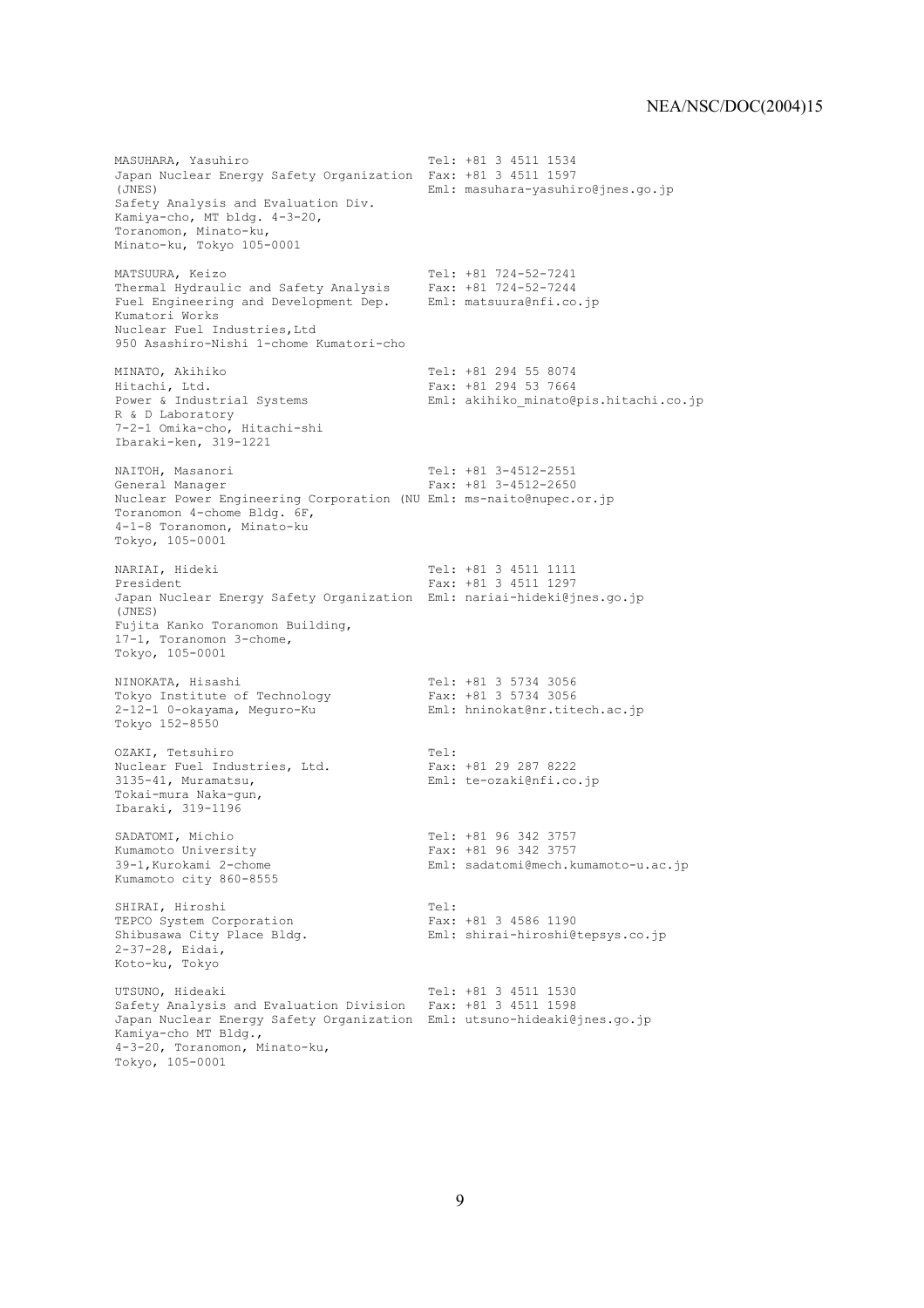**KOREA (REPUBLIC OF)** CHANG, Soon Heung Tel: +82 42 869 3816 Department of Nuclear & Quantum Eng. Fax: +82 42 869 3810 Korea Advanced Institute of Science Eml: shchang@kaist.ac.kr and Technology (KAIST) Guseong-dong Yuseong, Daejeon, 305-701 IN, Wangkee Tel: +82 42 868 2823 Advanced Reactor Technology Development Fax: +82 42 863 0565 Korea Atomic Energy Research Institute (K Eml: wkin@kaeri.re.kr Dukjin150, Yuseong-gu Daejeon 305-353 JEONG, Jae-Jun Tel: +82 42 868 2958 Thermal-Hydraulic Safety Research Team Fax: +82 42 868 8990 Korea Atomic Energy Research Institute (K Eml: jjjeong@kaeri.re.kr Dukjin150, Yuseong-gu Daejeon 305-353 **SPAIN** CUERVO GOMEZ, Diana Tel: +34 336 7177 Dpto. Ingenieria Nuclear Fax: +34 336 3002 Universidad Politecnica de Madrid Eml: dcuervo@etsin.upm.es Avda. Arco de la Victoria s/n 28040 MADRID PEREZ, Julio Tel: +34 91 346 0230 Accident Analyses of NPPs Fax: +34 91 346 0588 Consejo de Seguridad Nuclear Eml: jps@csn.es c/Justo Dorado, 11 28040 Madrid **SWEDEN**<br>ADAMSSON, Carl Tel: +46 8 790 93 36<br>Fax: +46 8 20 30 07 RDAMSSON, Carl<br>Royal Institute of Technology<br>Brinnellvägen 60 Eml: carl@energy.kth.se SE-100 44 Stockholm ANGLART, Henryk Tel: +46 8 790 74 82 Royal Institute of Technogy (KTH) Fax: +46 8 20 30 07 Div. Nuclear Reactor Technology Eml: henryk@energy.kth.se Brinnellvägen 60 SE-100 44 Stockholm **UNITED STATES OF AMERICA** AVRAMOVA, Maria N. Tel: +1 814 863 3926 Nuclear Engineering Programme Fax: +1 814 865 8499 The Pennsylvania State University Eml: mna109@psu.edu 334 Reber Building University Park PA 16802 HASSAN, Yassin A. Tel: +1 979 845 7090<br>Texas A & M University Fax: +1 979 845 6443 Texas A & M University Fax: +1 979 845 6443 Department of Nuclear Engineering Eml: y-hassan@tamu.edu MS 3133 College Station Texas 77843-3133 IVANOV, Kostadin Tel: +1 (814) 865 0040 Professor Fax: +1 (814) 865 8499 Nuclear Engineering Programme Muslem Eml: kni1@psu.edu The Pennsylvania State University 230 Reber Building University Park PA 16802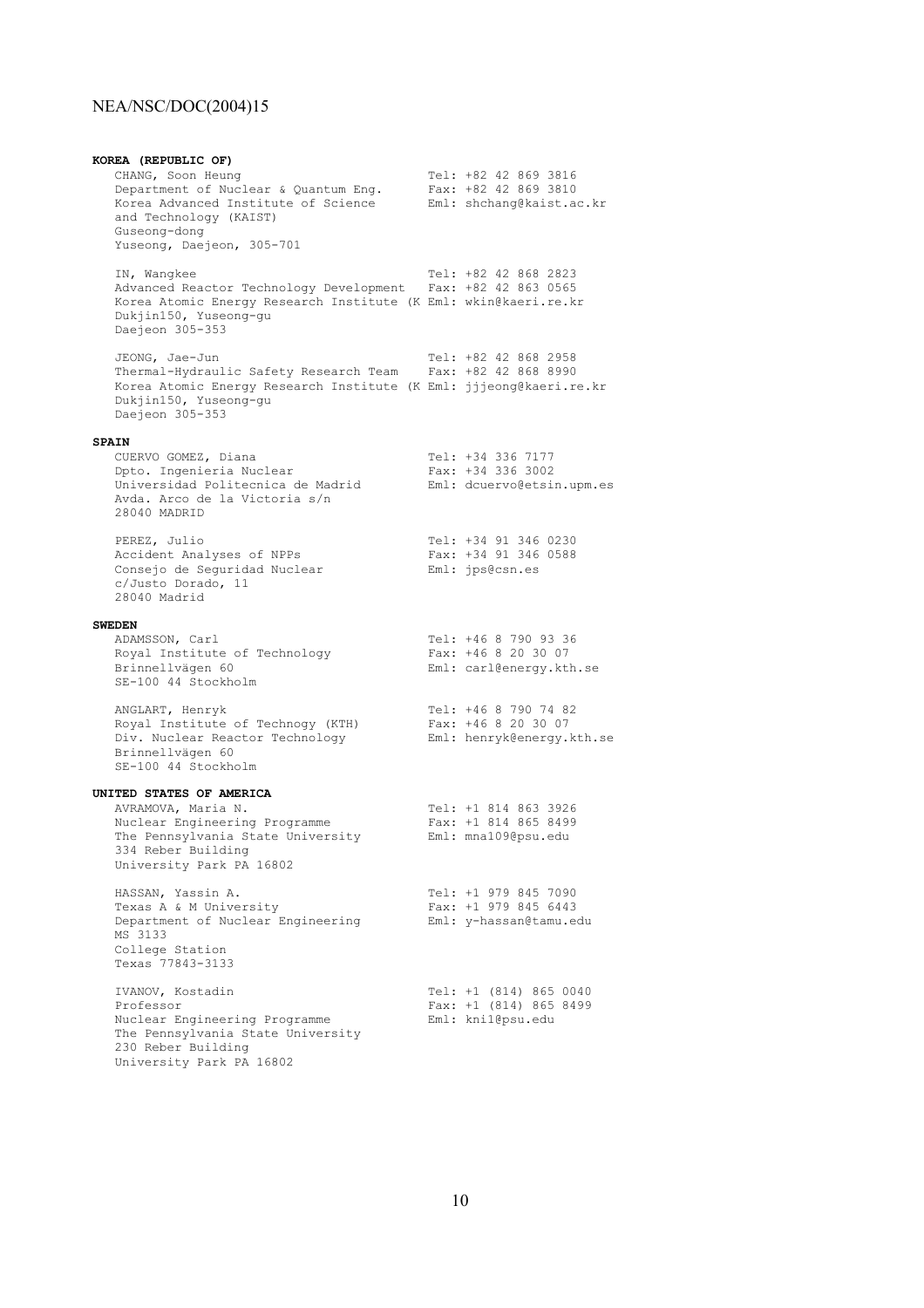**International Organisations**<br>
SARTORI, Enrico<br>
OECD/NEA Data Bank SARTORI, Enrico Tel: +33 1 45 24 10 72 / 78 OECD/NEA Data Bank Fax: +33 1 45 24 11 10 / 28 Le Seine-Saint Germain en Eml: sartori@nea.fr 12 boulevard des Iles F-92130 ISSY-LES-MOULINEAUX

30 participants from 19 organisations, from 8 countries

------------------------------------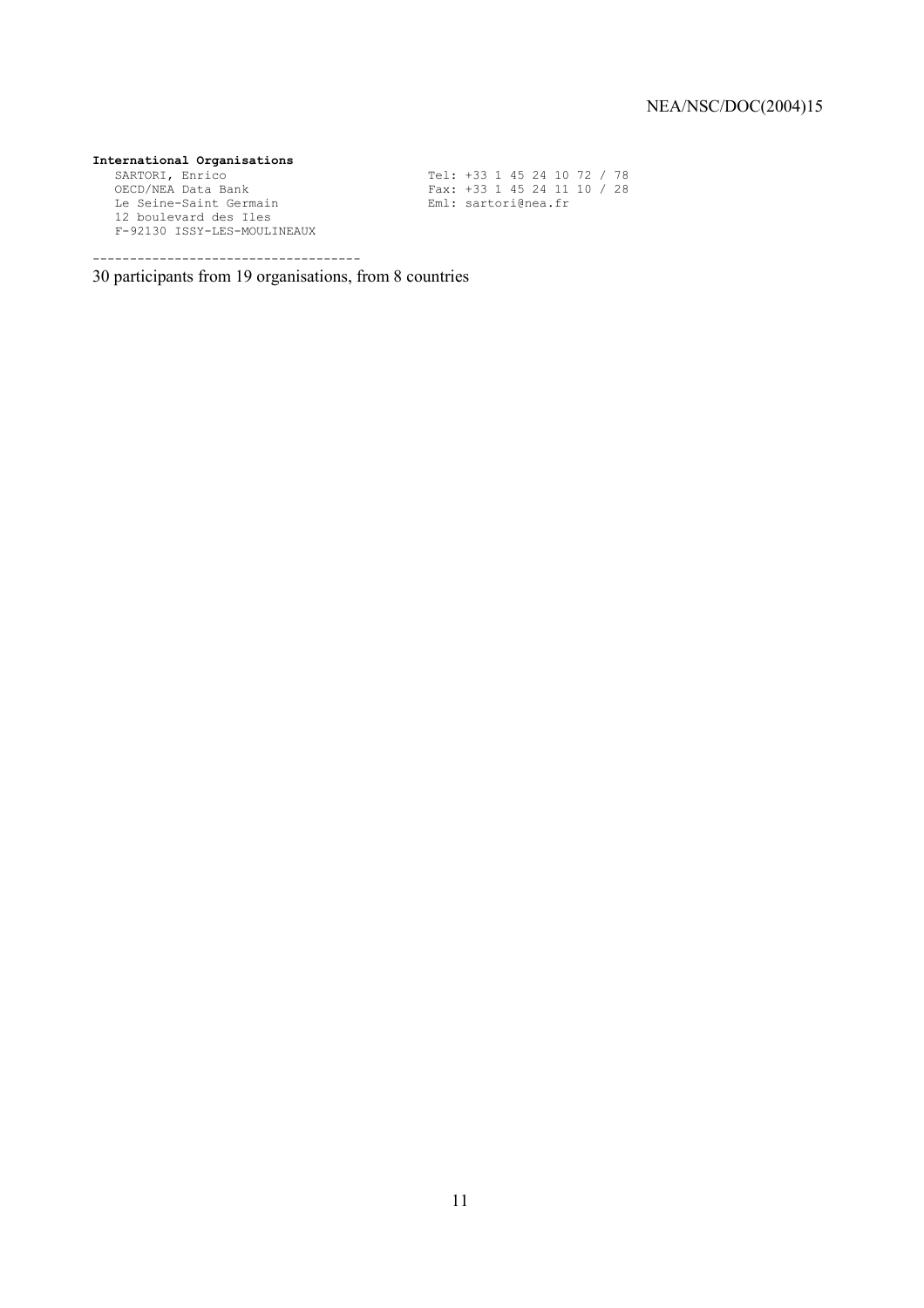#### **Annex II**

#### **OECD/NRC Benchmark based on NUPEC BWR**  Full-size Fine-mesh Bundle Tests (BFBT) – First Workshop **(BFBT-1)**

Asu-Nara Big Meeting Room (2F) Mitsui Garden Hotel, Nara, Japan

4th October 2004

Hosted by Japan Nuclear Energy Safety Organization (JNES), Japan

#### **PROGRAMME** [03]

#### **Opening Session** (13:30-13:45) – *Chair: K. Ivanov*

- Introduction and Welcome  $-H$ . Nariai (JNES)
- Introduction of Workshop [01] and Benchmark [02] Participants
- Approval of Agenda [03]
- Organization of benchmark activities and benchmark team  $-E$ . Sartori (OECD/NEA) [04]

#### **Session 1** (13:45-15:15) – *Chair: A. Hotta*

Phase  $1 -$  Void Distribution Benchmark

- Presentation of the specification of Phase 1, Exercises  $1-3 H$ . Utsuno (JNES) [05]
- Presentation of related topics from participants
	- D. H. Hwang, J. J. Jeong and W. K. In: Predictions of Void Distribution in a Nuclear Fuel Bundle using MATRA, COBRA-TF and CFX [06]
- Discussion of the specification  $-K$ . Ivanov (PSU) [07]

**Session 2** (15:30-16:45) – *Chair: A. Hotta* 

Phase 2 – Critical Power Benchmark

- Presentation of the specification of Phase 2, Exercises  $1-2-H$ . Utsuno (JNES) [05]
- Presentation of related topics from participants
- Discussion of the specification  $-K$ . Ivanov (PSU)

**Closing Session** (16:45-17:00) – *Chair: E. Sartori* 

- Action item and schedule of benchmark activities next Workshop (BFBT-2), etc  $-$  K. Ivanov (PSU) [08]
- Conclusion and Closing Remarks  $-E$ . Sartori (OECD/NEA) [09
- Summary and Actions [10]

[] indicate the identification on the CD-ROM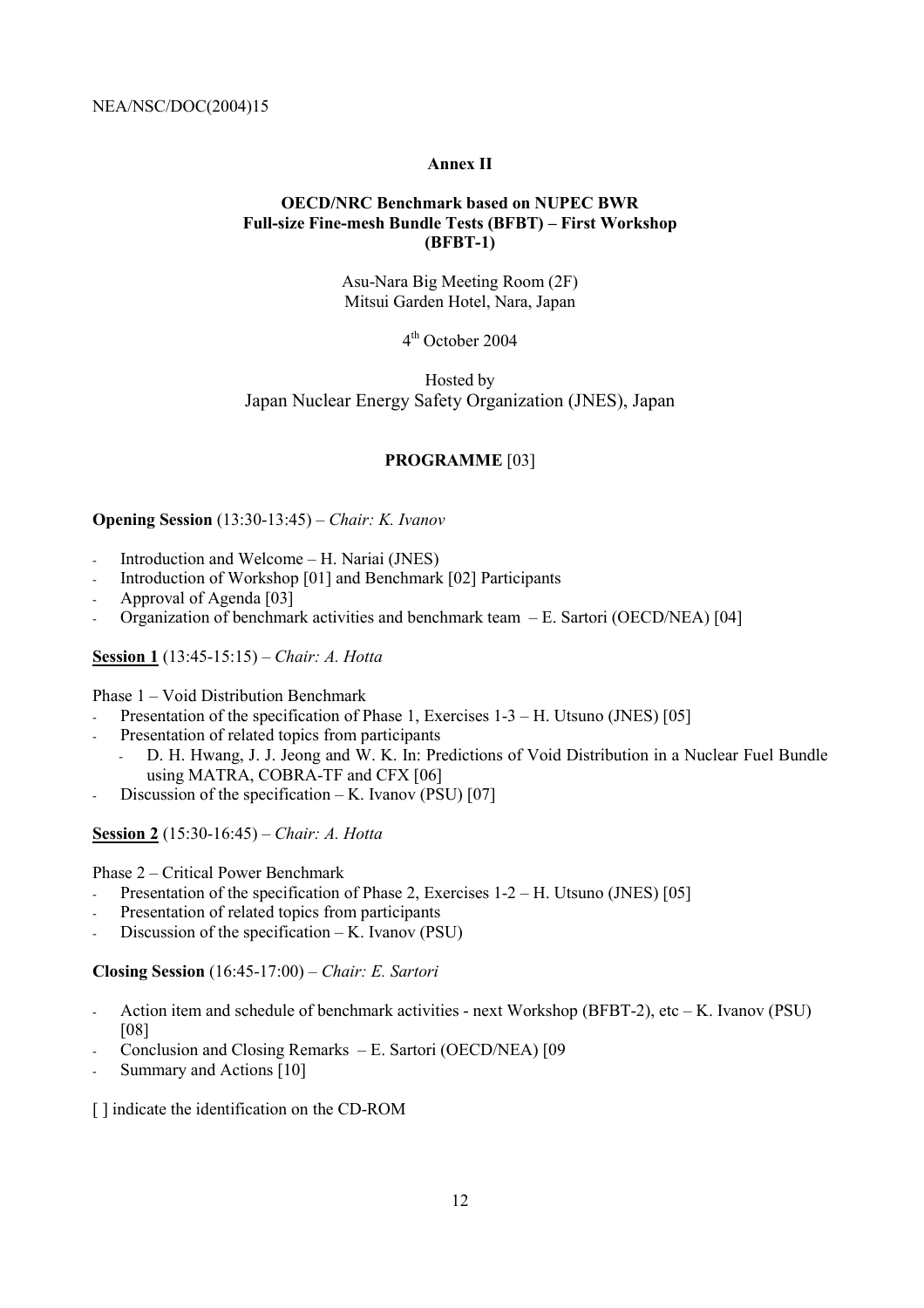#### **Annex III**

#### **NUPEC BFBT BENCHMARK EXPECTED PARTICIPANTS**

| Organization                 | Country | <b>Contact Persons</b> | Address                                          | Software             | Participation/ |
|------------------------------|---------|------------------------|--------------------------------------------------|----------------------|----------------|
|                              |         |                        |                                                  |                      | report only    |
| Ecole Polytechnique Montreal | Canada  | A. Tapucu              | altan.tapucu@polymtl.ca                          | <b>ASSERT</b>        | yes            |
|                              |         | Alberto Teyssedou      | alberto.teyssedou@polymtl.ca                     |                      |                |
| <b>VTT</b>                   | Finland | Antti Daavittila       | Antti.Daavittila@vtt.fr                          | <b>COBRA/PORFFLO</b> | yes            |
| <b>CEA</b>                   | France  | E. Royer,              | Eric.royer@cea.fr,                               | NEPTUNE 1D / 3D      | yes            |
|                              |         | Michel Valette,        | VALETTEMi@chartreuse.cea.fr                      | modules              | yes            |
|                              |         | D. Bestion.            | Dominique.bestion@cea.fr                         |                      | yes            |
| Framatome ANP                | Germany | M. Glück               | Markus.Glueck@framatome-anp.de                   | F-COBRA-TF           | yes            |
|                              |         | P. Knabe,              | Pawel.Knabe@framatome-anp.de                     |                      |                |
|                              |         | F. Wehle               | Franz.Wehle@framatome-anp.de                     |                      |                |
| Framatome ANP                | Germany | Nikolay I. Kolev       | Nikolay.Kolev@framatome-anp.com                  | IVA 5M, IVA 2005     | ves            |
| <b>FZK</b>                   | Germany | W. Hering              | hering@irs.fzk.de                                | Trace, CFX*          | yes            |
| <b>FZK</b>                   | Germany | X. Cheng               | xu.cheng@iket.fzk.de                             | <b>MATRA</b>         | yes            |
| <b>GRS</b>                   | Germany | U. Graf                | gra@grs.de                                       |                      | yes            |
|                              |         | K.Velkov               | $vek(a)$ grs.de                                  |                      |                |
| University Pisa              | Italy   | D'Auria Francesco      | dauria@ing.unipi.it                              |                      |                |
|                              |         | Alessandro Petruzzi    | axp46@psu.edu                                    | RELAP5               | yes            |
| Hitachi                      | Japan   | Akihiko Minato         | akihiko minato@pis.hitachi.co.jp                 |                      | yes            |
| Hitachi                      | Japan   | Koji Nishida           | kouji nishida@pis.hitachi.co.jp                  | <b>SILFEED</b>       | yes, likely    |
| <b>JAERI</b>                 | Japan   | Hajime Akimoto         | akimoto@hflwing.tokai.jaeri.go.jp                | <b>NASCA</b>         | yes            |
| <b>JNES</b>                  | Japan   | H. Utsuno              | Utsuno-hideaki@jnes.go.jp                        | <b>TCAPE-INS/B</b>   | yes            |
|                              |         | F. Kasahara            | Kasahara-fumio@jnes.go.jp                        |                      | yes            |
|                              |         | Y. Masuhara            | Yasuhiro-masuhara@jnes.go.jp                     |                      | yes            |
|                              |         | H. Nariai              | nariai-hideki@jnes.go.jp                         |                      | yes            |
| Kumamoto Univ.               | Japan   | Michio Sadatomi        | sadatomi@mech.kumamoto-u.ac.jp                   | <b>NASCA</b>         | yes            |
| Nuclear Fuel Industry        | Japan   | Hiroyuki Mashiko       | mashiko@nfi.co.jp                                |                      | yes            |
|                              |         | Tetsuhiro Ozaki        | te-ozaki@nfi.co.jp                               |                      | yes            |
|                              |         | Masahiko Sanbe         | kakinoki@nfi.co.jp                               | <b>COBRA-TF</b>      | Report only    |
| Nuclear Fuel Industry        | Japan   | Keizo Matsuura         | matsuura@nfi.co.jp                               |                      | yes            |
|                              |         | Shunpei Kakinoki       | sanbe@nfi.co.jp                                  |                      | yes            |
| <b>NUPEC</b>                 | Japan   | Masanori Naitoh        | $Ms \text{-naito}(\partial \text{nupec. or.}ip)$ | IMPACT/CAPE-BWR      | yes            |